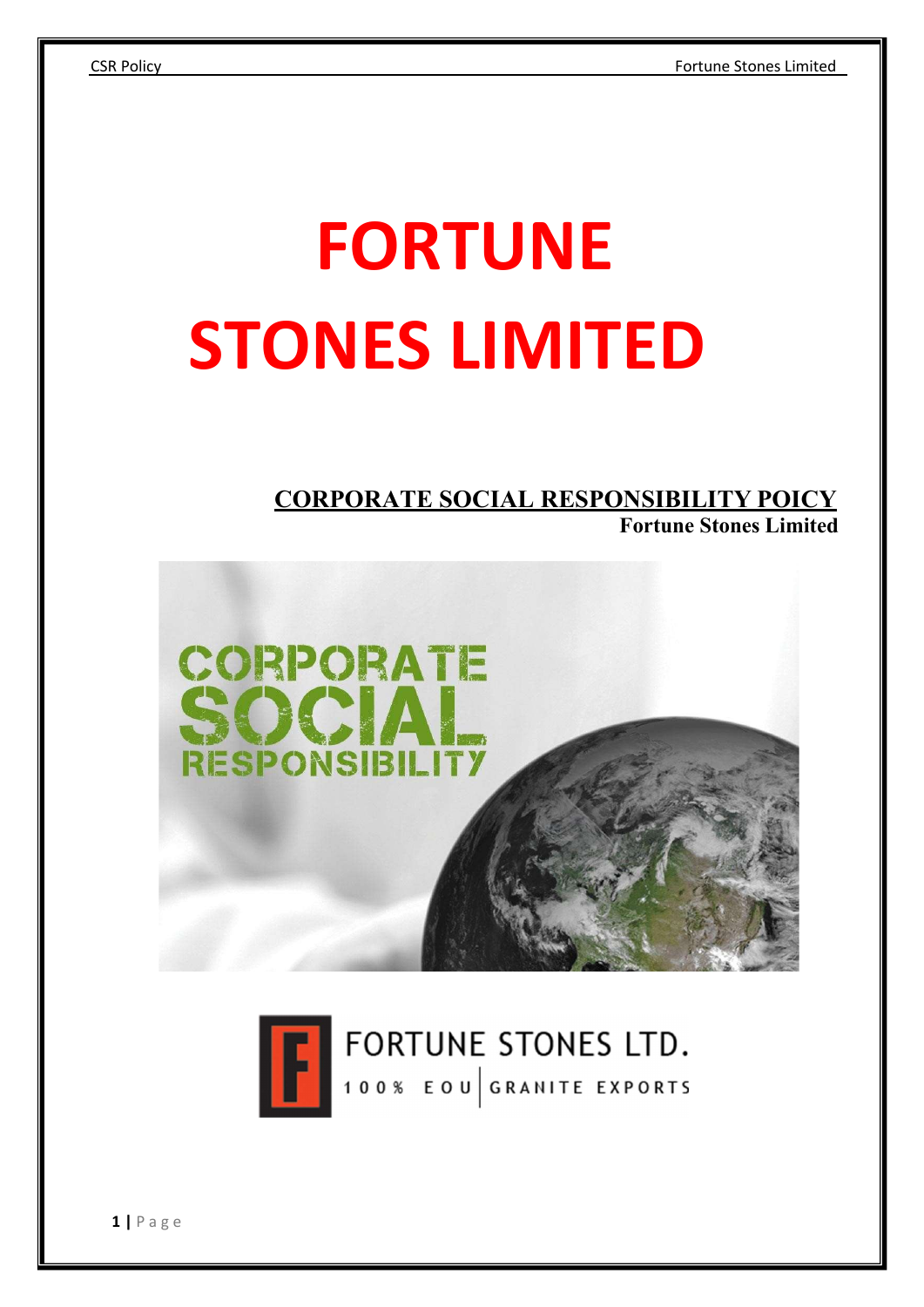### Table of Contents

|     | Preamble                           | 3              |
|-----|------------------------------------|----------------|
| 2.  | Objectives                         | 3              |
| 3.  | <b>Target Sectors</b>              |                |
| 4.  | <b>Undertaking CSR Activities</b>  | $\overline{4}$ |
| 5.  | <b>Location of CSR Efforts</b>     | 4              |
| 6.  | Goals                              |                |
| 7.  | Composition of CSR Committee       |                |
| 8.  | Responsibilities of the Committee  | h              |
| 9.  | Governance                         |                |
| 10. | Funding                            |                |
| 11. | Monitoring                         |                |
| 12. | <b>CSR</b> Reporting               |                |
| 13. | Changes/modification in CSR policy | 8              |
| 14. | Contact                            |                |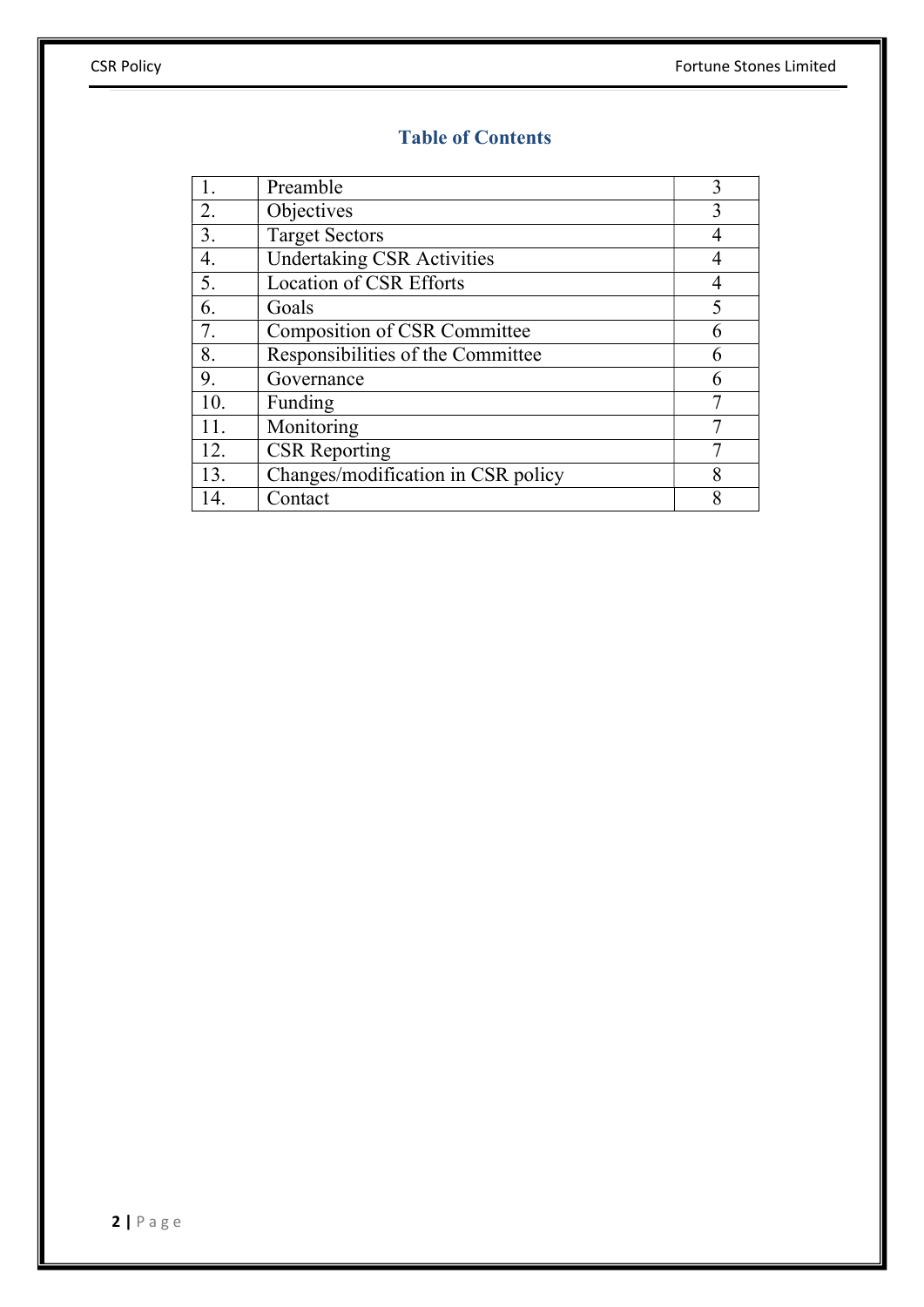# 1. Preamble

Fortune Stones Limited (hereinafter referred to as "FSL" or "the Company") is a Joint Venture Entity of Fortune International Limited (hereinafter referred to as "FIL") and M.P. State Mining Corporation Limited (hereinafter referred to as "MPSMCL"), whereby 20% of the Joint Venture company is owned by MPSMCL. Prime objectives of FSL is to carry out the business of mechanized mining of granite and to set up a modern state of art unit for cutting and polishing granite within the State of Madhya Pradesh.

FSL was started with a vision that has transformed FSL and today it is one of the largest producers of red granite in Northern India with an annual production capacity of over 60,000 Cubic Meters. The flagship mines are located near Khajuraho, Chhatarpur district, Madhya Pradesh.



Along with sustained economic performance, environmental and social stewardship is also a key factor for holistic business growth. The Company's focus has always been to contribute to the sustainable development of the society and environment, and to make our planet a better place for future generations.

# 2. Objectives

The main objective of the CSR policy is to:

- Improve the living conditions of the local communities where the mines operate.
- Develop the area around mines and make them sustainable on their own in terms of health to care, education and social upliftment.
- Strive for economic development that positively impacts the society at large with minimal resource footprint.
- Embrace responsibility for the Company's actions and encourage a positive impact through its activities on poverty, education, health, community and society.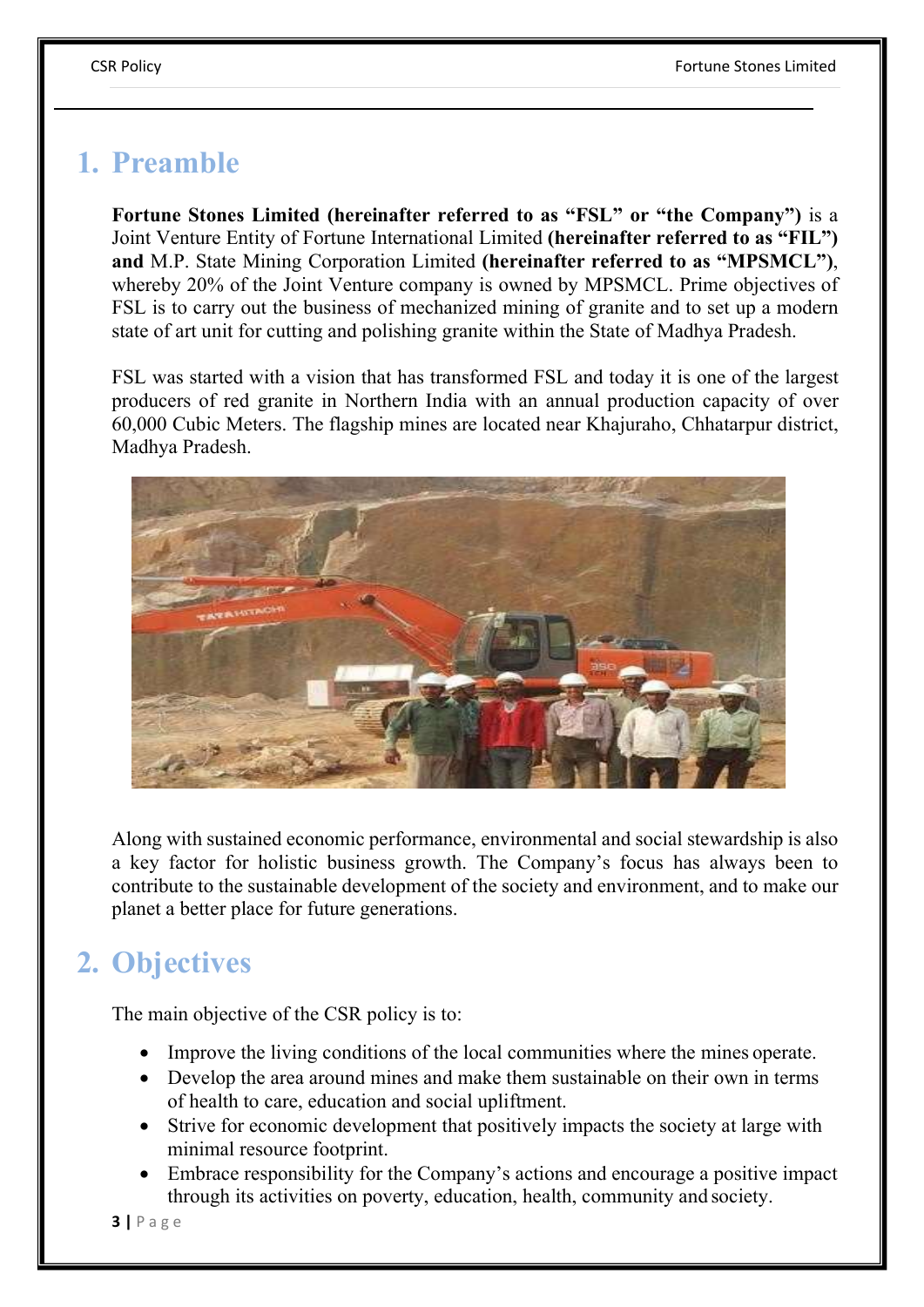This policy covers current as well as proposed CSR Activities to be undertaken by the Company and examining their alignment with schedule VII of the Act as amended from time to time.

# 3. Target Sector

In accordance with the requirements under the Companies Act, 2013, FSL CSR activities, amongst others, will focus on:

- Hunger, Poverty, Malnutrition and Health: Eradicating hunger, poverty and malnutrition, promoting preventive health care and sanitation and making available safe drinking water.
- Education: Promoting Education among children and women; contributions for construction of schools and establishing fans, lights, motors, etc. With the objective of assisting students in their studies.
- Gender Equality and Empowerment of Women: Promoting gender quality and empowering women; Monetary contributions to orphans.
- Environmental Sustainability: Ensuring environmental sustainability and conservation of natural resources.
- Sports: Training to promote rural sport.
- Protection of National Heritage, Art and Culture: Protecting and promoting culture and traditional arts.
- Rural Development Projects: Strengthening rural areas by improving accessibility, housing, drinking water, sanitation and livelihood thereby creating sustainable villages.

# 4. Undertaking CSR Activities

Fortune Stones Limited will undertake its CSR Activities, approved by CSR Committee on its own or through such other entity/ organisation as approved by CSR Committee.

The surplus arising out of the CSR activities, projects or programmes shall not form part of business profit of the Company.

# 5. Location of CSR Efforts

Fortune Stone Limited being a responsible corporate citizen strives to bring about overall positive impact in societies/local communities living in Chhatarpur district, Madhya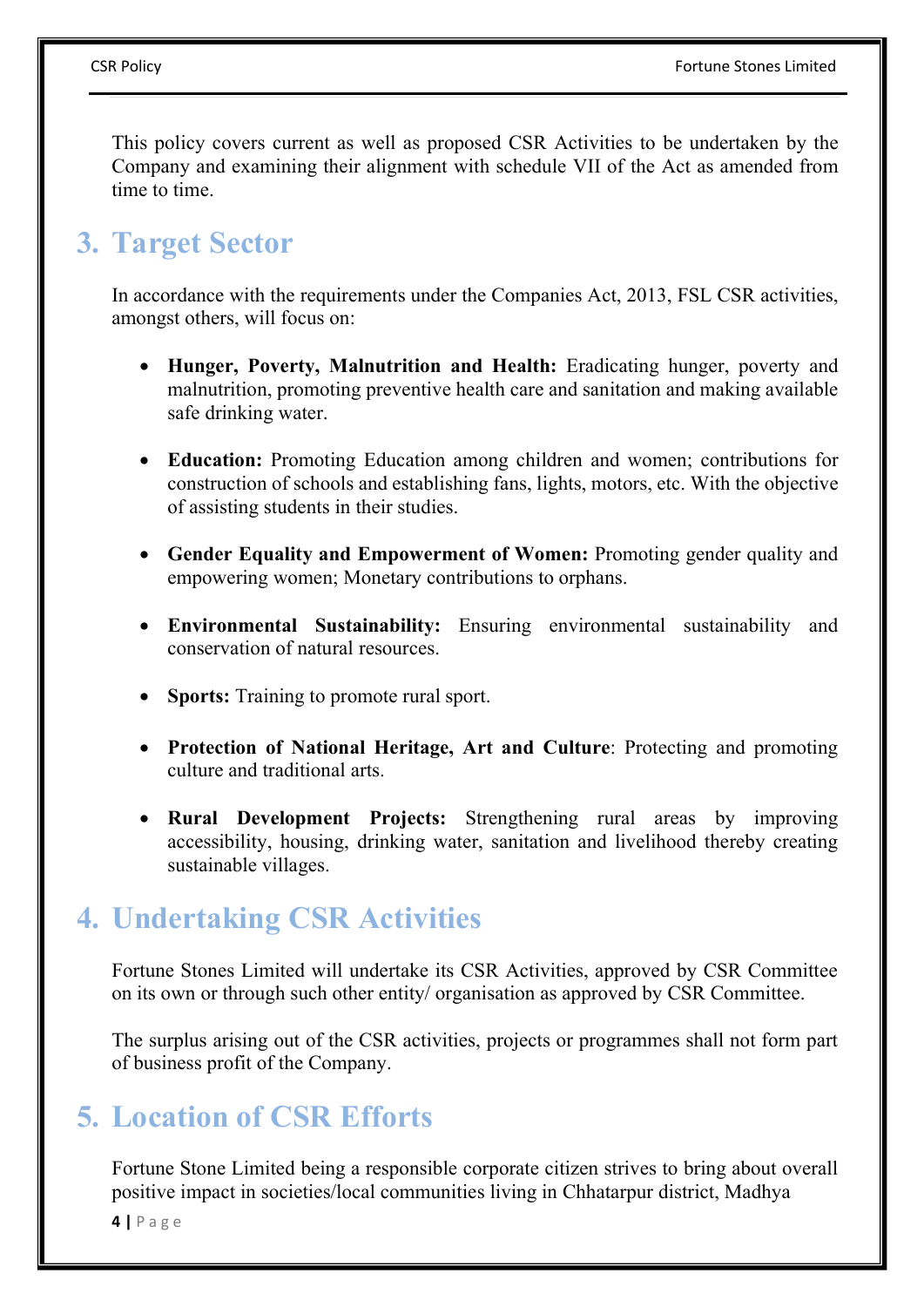Pradesh where it has business footprint. It will take up a wide range of issues relevant to the local underprivileged /marginalised communities and make a lasting and sustainable impact.

### 6. Goals

The goal of the company is to engage in several projects which are socially relevant and demanding in the locality surrounding its granite mines. The company may continue to undertake project, programs or activities of the following nature and also undertake such other activities as may be approved by the board as is falling under schedule VII of the Act 2013.

### Hunger, Poverty, Malnutrition and Health

The company may undertake projects or programs or activities aimed at improving the health and hygiene of the socially or economically weaker sections by providing free medicine, free or concessional treatments at hospitals, setting up of medical and diagnostic camps, opening of dispensary and sponsoring the doctor's and assistant's salary.

Company may also donate to orphans and other trusts and provide safe drinking water to the habitants of the village, do water sprinkling on the roads to provide relief from heat and hot weather and contribute towards Naali digging for various sanitation related measures.

### Education

Company may undertake projects or programs or activities aimed at the promotion of elementary education and to support the students belonging to weaker sections of the society by way of contributing and sponsoring for school building in the village and also by contributing the funds in blind schools.

Company may also sponsor ceiling fans, RO water facility and other electrification work in school building for improving their infrastructure.

### Gender Equality and Empowerment of women

Company may take up and carry on projects, programs or activities aimed at women empowerment and gender equality. The objective may be achieved through supporting women belonging to socially or financially weaker sections of the society.

### Environmental Sustainability

Company may assist the villagers in the doing Taalab Gaharikaran for availability of water in the village for local use and Company may give regular assistance in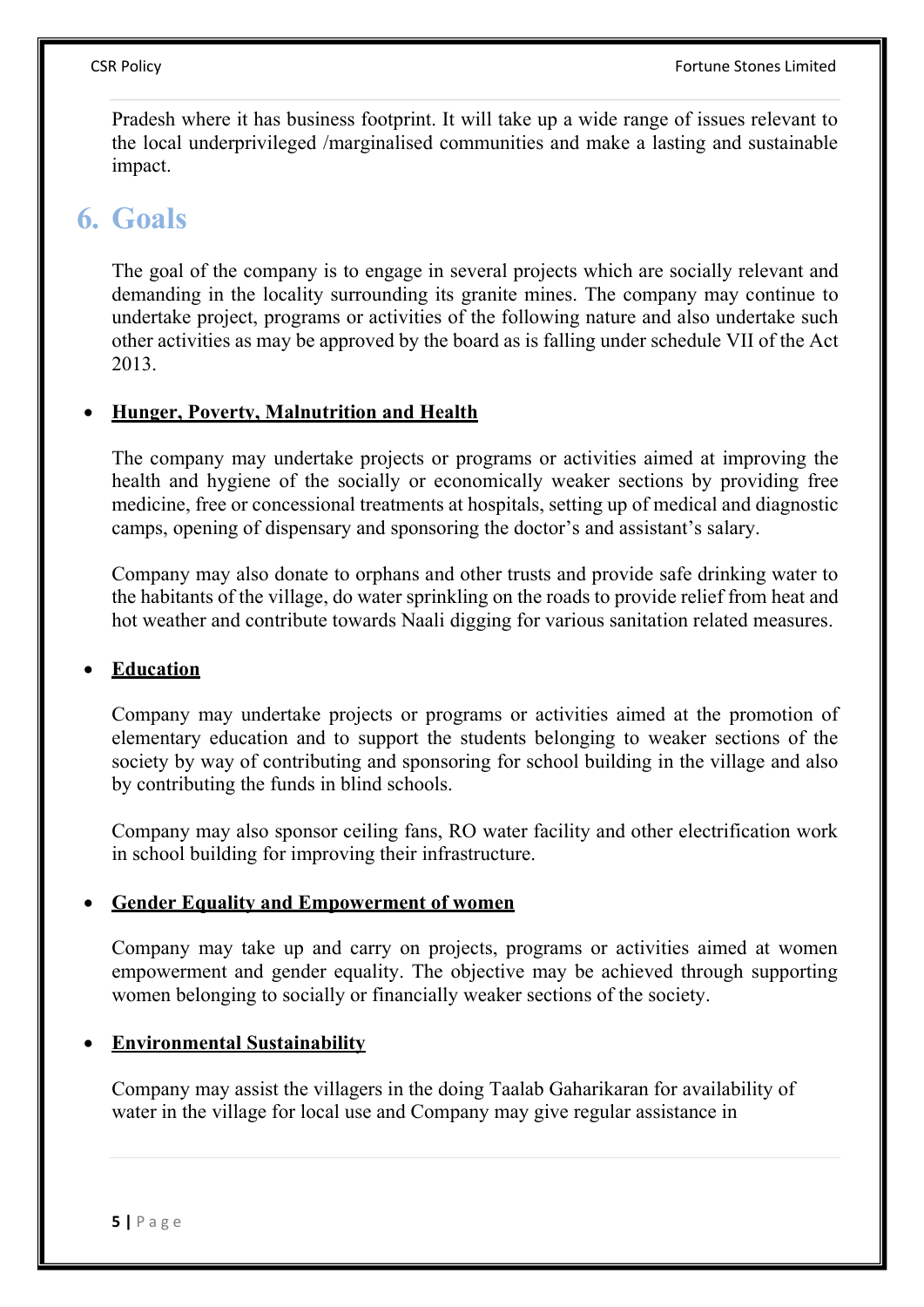maintenance of roads and also participate in religious matters of the villagers for their spiritual satisfaction.

**Sports** 

Company may contribute funds towards various sports tournaments to enhance and promote rural sports.

### Protection of National Heritage, Art and Culture

Company may contribute to promote and protect National art and culture by celebrating various festivals/ utsavs in Chattarpur district, where the mines are located.

### Rural Development Projects

Company believe that well - being of people living in rural areas ensures sustainable development. Company will work to achieve community development goals.

### 7. Composition of CSR Committee

As per the requirements of recently enacted Companies Act, 2013 and rules framed there under, the Board of Directors constituted CSR Committee. CSR Committee means the committee of the board constituted in terms of Section 135 of the Companies Act, 2013 read with Rule 5 of the rules. The CSR Committee shall consist of the following Directors of the Company:

- Mrs. Kamla Bharadwaj
- Mr. Sanjay Seth
- Mr. Ranjeet Hemchandra Oak

### 8. Responsibilities of Committee

- To Formulate and recommend to the Board of Directors, the
	- i. CSR policy
	- ii. Expenditure on CSR activities.
- Monitoring of CSR policy from time to time.
- Recommending CSR projects, which are in line with the activities specified in Schedule VII, to be undertaken by the Company.
- Recommending the amount of expenditure to be incurred on CSR projects.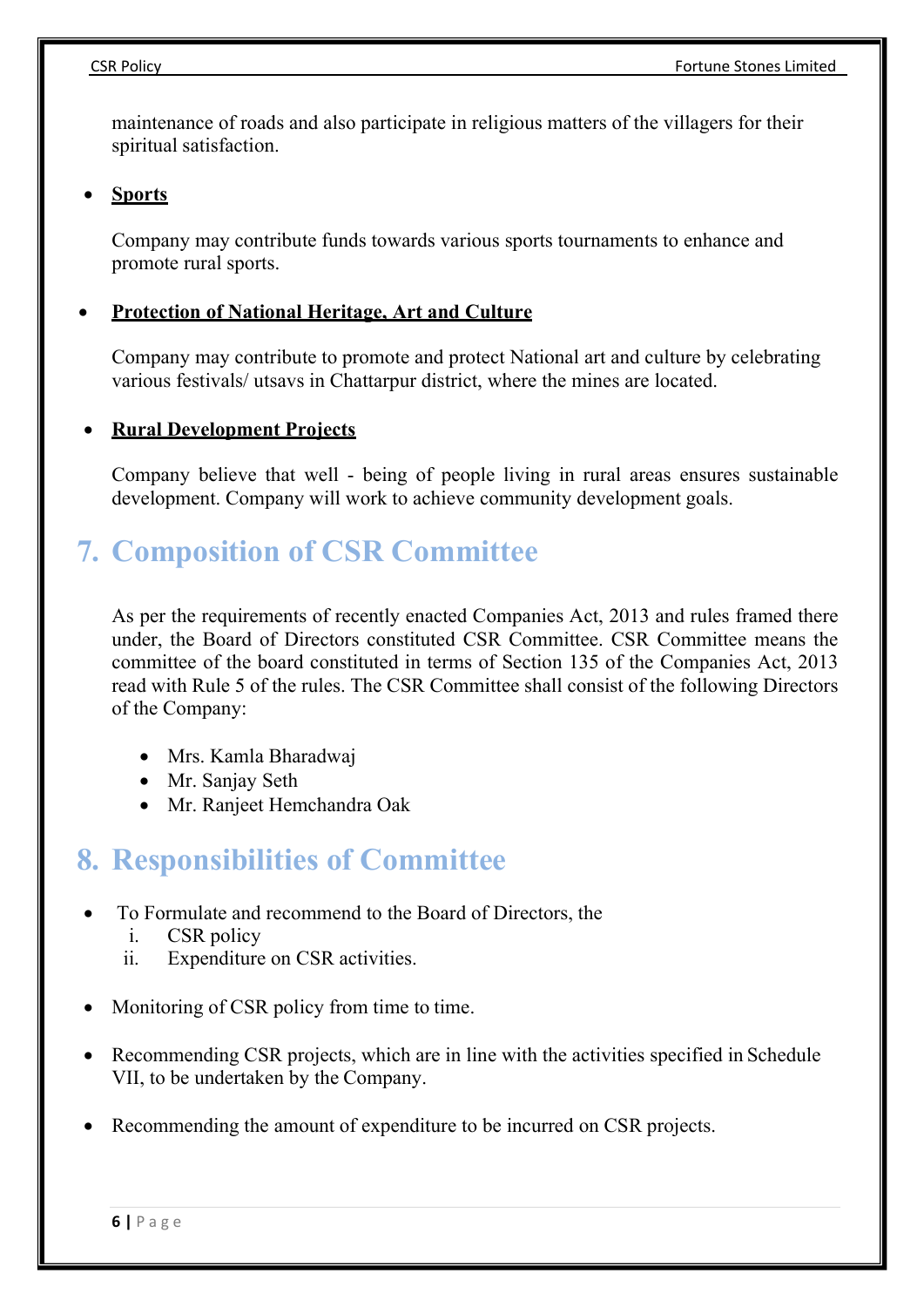Monitoring Mechanism for the implementation of the CSR Projects or programmes or activities undertaken by the Company.

### 9. Governance

The company may undertake one or more projects or programs or activities provided in the policy either as its own or through any implementation agency. It shall be the endeavor of the company to build up necessary capabilities to implement the CSR projects on its own in the long run. It can also acquire the services of experts in respective fields by appointing them as consultants in a particular program or project. While engaging a third party agency for implementing a project or program covered in the CSR policy, the CSR committee shall ensure that they have credible standing and experience in the respective fields for at least three preceding financial years.

### 10. Funding

In line with the provisions of section 135 of the Companies Act, 2013, on recommendation of CSR committee the Board shall allocate up to 2% of average net profit during last three financial years, for CSR budget for each financial year. The Board shall have power to accept (with or without modifications)/reject the recommendations, but shall have to record its reasons for making any deviation. It is clarified that any income on funds allocated for CSR or surplus arising out of the CSR activity will not be part of business profits of a company, but shall part of CSR Corpus and shall be used for CSR.

### 11. Monitoring

CSR committee of the company will be responsible for the monitoring of various CSR projects or programs undertaken by the company directly or indirectly. The committee shall ensure that:

- Company undertakes the CSR activities as provided in the CSR policy.
- The projects/ programs are implemented as per the program approved by the board.
- The budget allocated for each of the project is utilized for the projects as per the approved plans.
- The objective of the project/program is achieved as per the plans.
- Wherever projects/programs are undertaken in partnership with one or more organizations, the part of the project or program undertaken by the company shall be distinguishable and necessary supporting documents in respect of the same shall be obtained from the other partners/implementing agency on an annual basis.

# 12. CSR Reporting

Following regulatory disclosure requirements need to be complied in relation to CSR activities of the Company: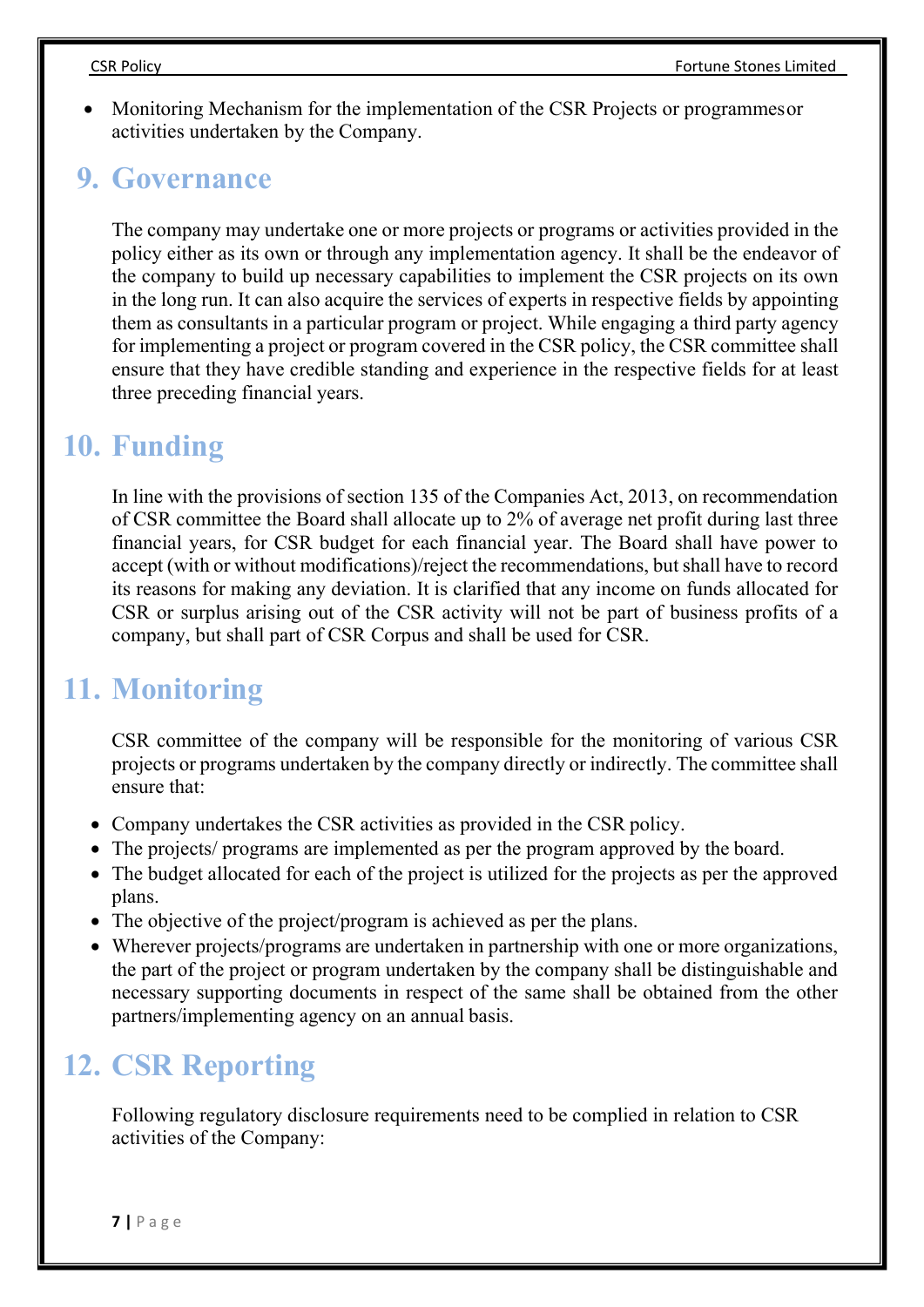- Composition of the CSR Committee shall be disclosed in the Board Report;
- The Board Report shall include an annual report on CSR activities in prescribed format (by Ministry of Corporate Affairs ('MCA')) containing specified particulars i.e. Brief Outline of CSR Policy, its content, the average net profit for the last 3 financial years and the prescribed CSR expenditures etc.;
- If the company fails to spend the prescribed amount, the Board shall, in its report specify the reasons for not spending the amount;
- The content of Policy shall be displayed on the company's website.

### 13. Changes/modification in CSR policy

Changes in CSR Policy can be made on the recommendation of CSR Committee by the Board of Fortune Stones Limited. Updated CSR Policy shall be placed on website and informed to all concerned.

### 14. Contact

For quarries related to CSR Activities please write us at Megha@fortunestones.com.